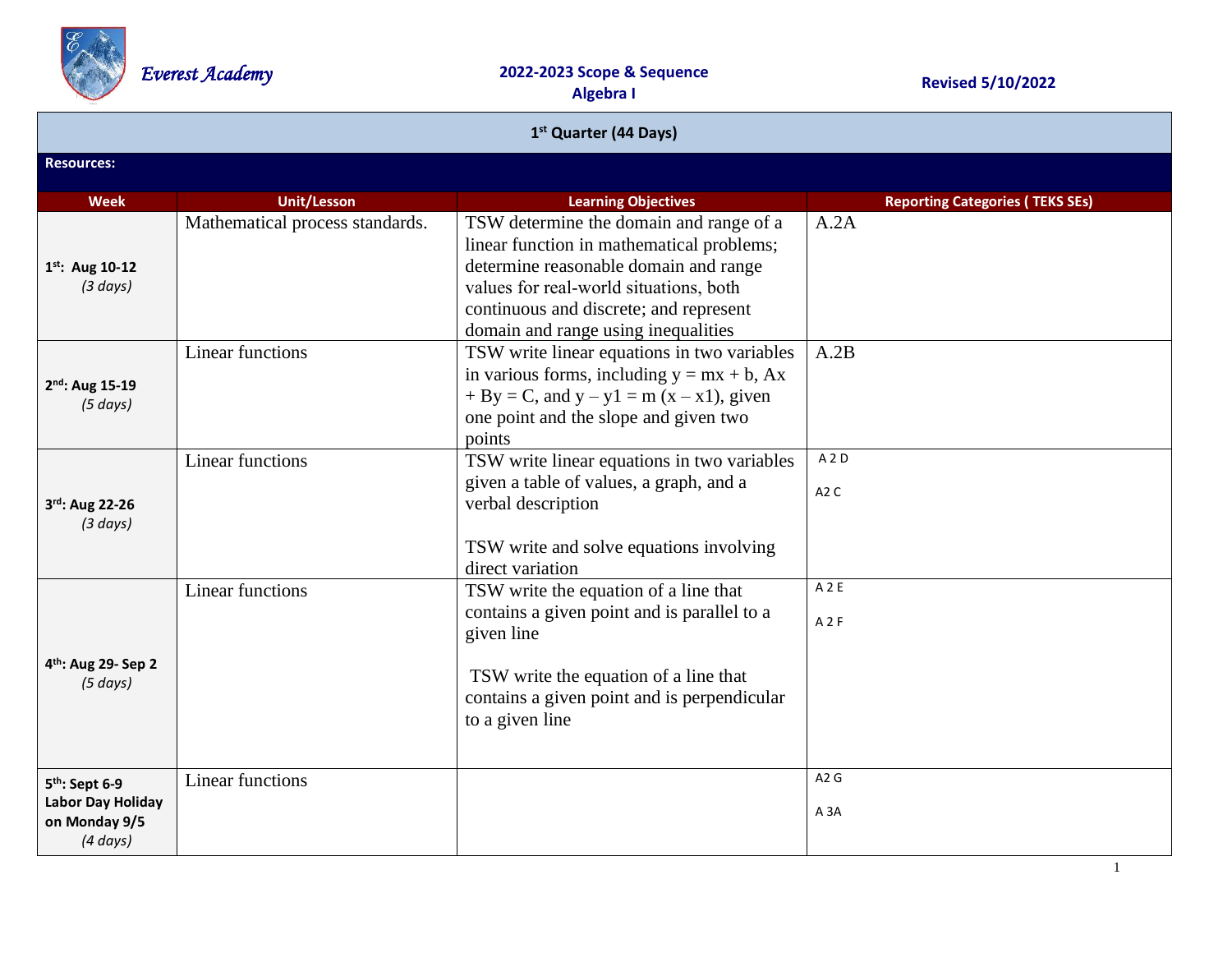

| 1 <sup>st</sup> Quarter (44 Days)                                |                         |                                                                                                                                                                                                                                                                                                                                                                                        |                                        |
|------------------------------------------------------------------|-------------------------|----------------------------------------------------------------------------------------------------------------------------------------------------------------------------------------------------------------------------------------------------------------------------------------------------------------------------------------------------------------------------------------|----------------------------------------|
| <b>Resources:</b>                                                |                         |                                                                                                                                                                                                                                                                                                                                                                                        |                                        |
| <b>Week</b>                                                      | <b>Unit/Lesson</b>      | <b>Learning Objectives</b>                                                                                                                                                                                                                                                                                                                                                             | <b>Reporting Categories (TEKS SEs)</b> |
|                                                                  |                         | TSW write an equation of a line that is<br>parallel or perpendicular to the x- or y-axis<br>and determine whether the slope of the line<br>is zero or undefined<br>TSW determine the slope of a line given a<br>table of values, a graph, two points on the<br>line, and an equation written in various<br>forms, including $y = mx + b$ , $Ax + By = C$ ,<br>and $y - y1 = m(x - x1)$ |                                        |
| 6 <sup>th</sup> : Sept 12-16<br>(5 days)                         | Linear functions        | TSW calculate the rate of change of a linear<br>function represented tabularly, graphically,<br>or algebraically in context of mathematical<br>and real-world problems<br>TSW graph linear functions on the<br>coordinate plane and identify key features,<br>including x-intercept, y-intercept, zeros, and<br>slope, in mathematical and real-world<br>problems                      | A3 B, C                                |
| 7th: Sept 19-22<br><b>PD Day Friday</b><br>9/23<br>$(4 \, days)$ | Linear functions        | TSW calculate, using technology, the<br>correlation coefficient between two<br>quantitative variables and interpret this<br>quantity as a measure of the strength of the<br>linear association<br>TSW compare and contrast association and<br>causation in real-world problems                                                                                                         | A 4: A, B                              |
| 8 <sup>th</sup> : Sept 26-30<br>(5 days)                         | <b>Linear functions</b> | TSW write, with and without technology,<br>linear functions that provide a reasonable fit<br>to data to estimate solutions and make<br>predictions for real-world problems                                                                                                                                                                                                             | A4C<br>A5A                             |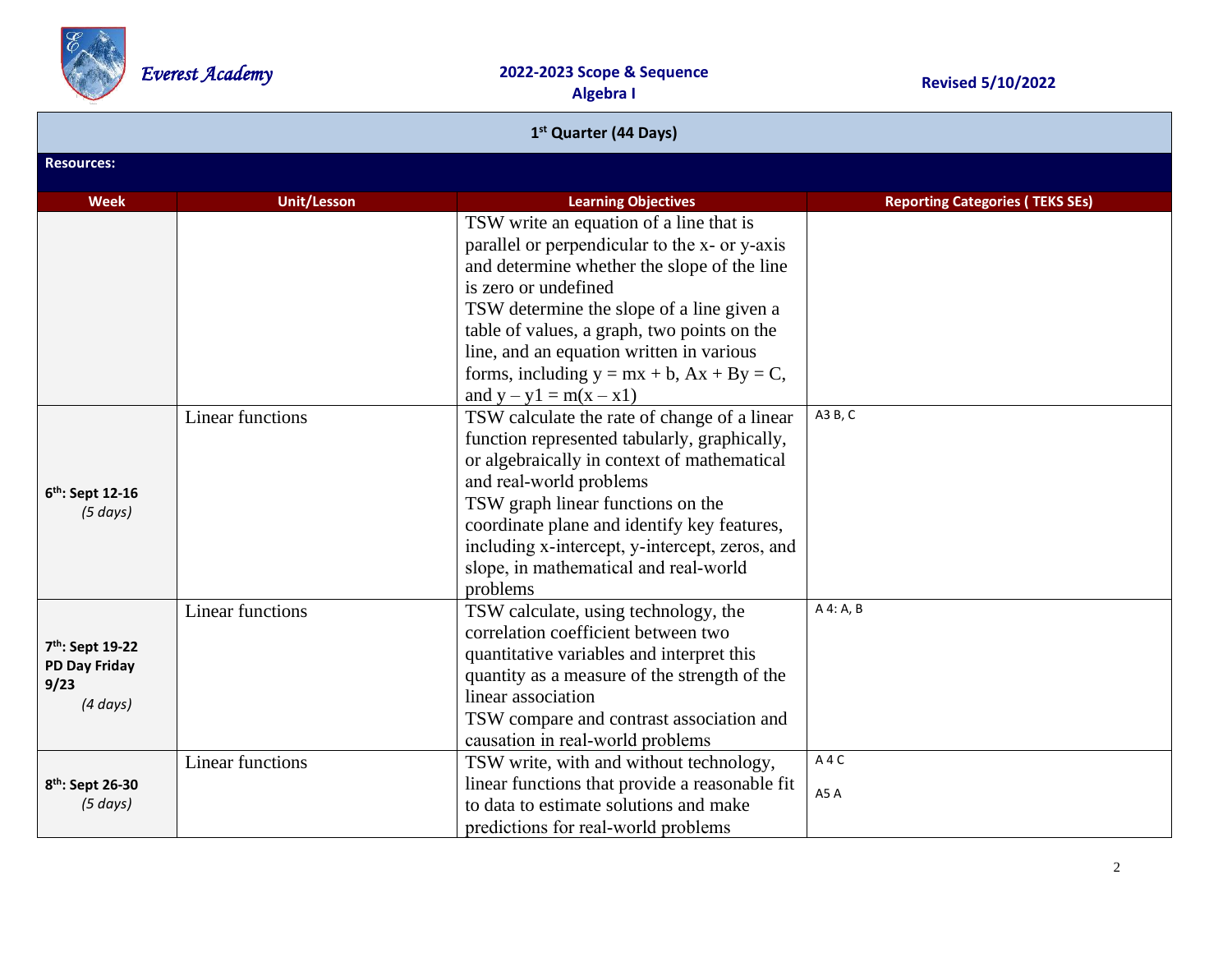

| 1 <sup>st</sup> Quarter (44 Days)          |                         |                                                                                                                                                                                                                                                                          |                                        |  |
|--------------------------------------------|-------------------------|--------------------------------------------------------------------------------------------------------------------------------------------------------------------------------------------------------------------------------------------------------------------------|----------------------------------------|--|
| <b>Resources:</b>                          |                         |                                                                                                                                                                                                                                                                          |                                        |  |
| Week                                       | Unit/Lesson             | <b>Learning Objectives</b>                                                                                                                                                                                                                                               | <b>Reporting Categories (TEKS SEs)</b> |  |
|                                            |                         | TSW solve linear equations in one variable,<br>including those for which the application of<br>the distributive property is necessary and for<br>which variables are included on both sides                                                                              |                                        |  |
| 9 <sup>th</sup> : Oct 3-7<br>$(5 \, days)$ | <b>Linear functions</b> | TSW decide whether relations represented<br>verbally, tabularly, graphically, and<br>symbolically define a function<br>TSW evaluate functions, expressed in<br>function notation, given one or more<br>elements in their domains                                         | A 12, A, B                             |  |
| 10 <sup>th</sup> : Oct 10-14<br>(5 days)   | Linear functions        | TSW identify terms of arithmetic and<br>geometric sequences when the sequences<br>are given in function form using recursive<br>processes<br>TSW write a formula for the nth term of<br>arithmetic and geometric sequences, given<br>the value of several of their terms | A 12, C, D                             |  |

| 2nd Quarter (45 Days)                 |                                          |                                                                                                            |                                        |  |
|---------------------------------------|------------------------------------------|------------------------------------------------------------------------------------------------------------|----------------------------------------|--|
| <b>Resources:</b>                     |                                          |                                                                                                            |                                        |  |
| Week                                  | <b>Unit/Lesson</b>                       | <b>Learning Objectives</b>                                                                                 | <b>Reporting Categories (TEKS SEs)</b> |  |
| $1^{st}$ : Oct 17-21<br>$(5 \, days)$ | Linear functions                         | TSW solve mathematic and scientific<br>formulas, and other literal equations, for a<br>specified variable  | A 12 E                                 |  |
| 2nd: Oct 24-28<br>$(5 \, days)$       | Systems of Equations and<br>Inequalities | TSW write systems of two linear equations<br>given a table of values, a graph, and a<br>verbal description | A21<br>A2H                             |  |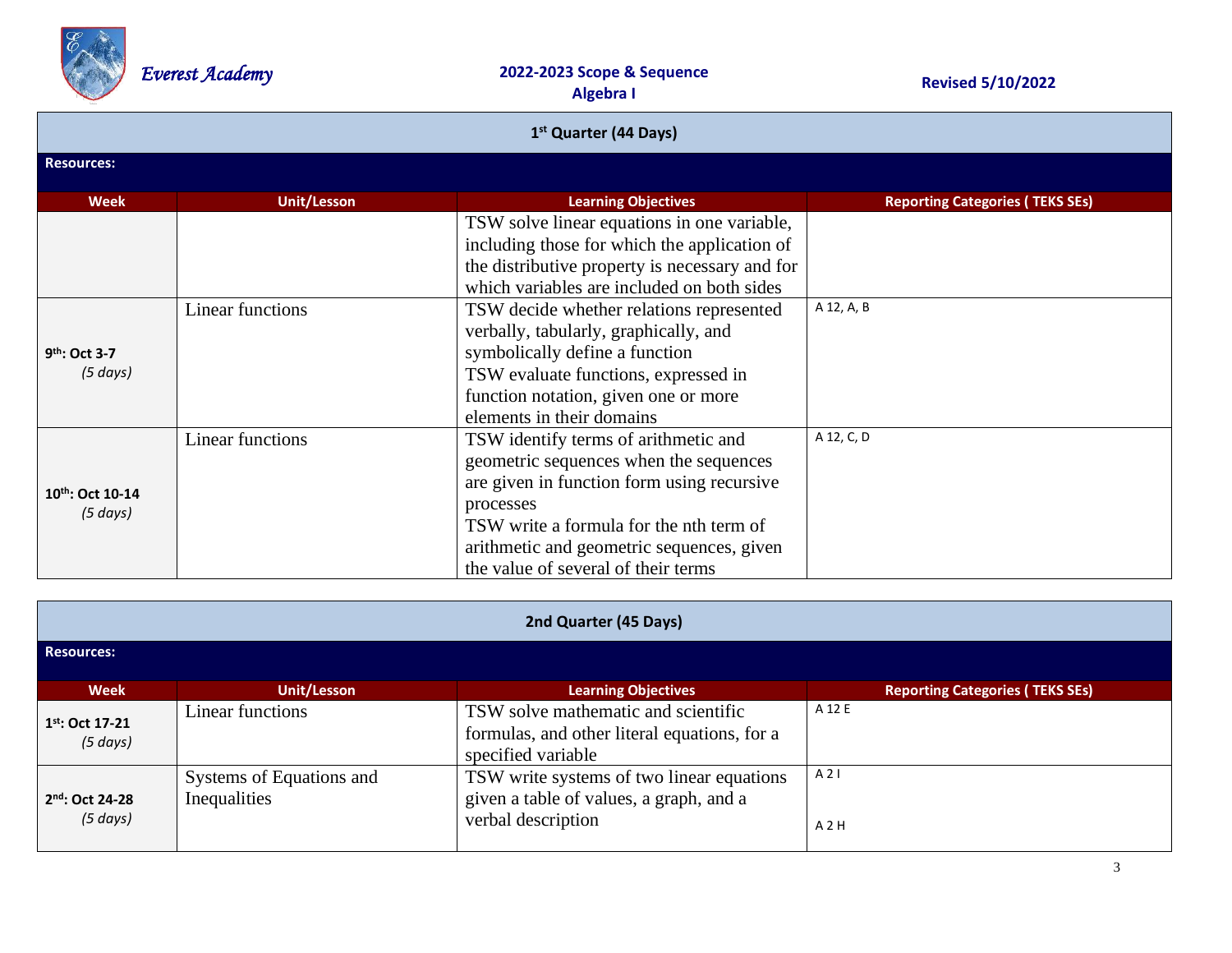

| 2nd Quarter (45 Days)                                        |                                          |                                                                                                                                                                                                                                                                                                                  |                                        |
|--------------------------------------------------------------|------------------------------------------|------------------------------------------------------------------------------------------------------------------------------------------------------------------------------------------------------------------------------------------------------------------------------------------------------------------|----------------------------------------|
| <b>Resources:</b>                                            |                                          |                                                                                                                                                                                                                                                                                                                  |                                        |
| <b>Week</b>                                                  | <b>Unit/Lesson</b>                       | <b>Learning Objectives</b>                                                                                                                                                                                                                                                                                       | <b>Reporting Categories (TEKS SEs)</b> |
|                                                              |                                          | TSW write linear inequalities in two<br>variables given a table of values, a graph,<br>and a verbal description                                                                                                                                                                                                  |                                        |
| 3rd: Nov 1-4<br><b>PT Conf Mon</b><br>10/31<br>$(4 \, days)$ | Systems of Equations and<br>Inequalities | TSW graph systems of two linear equations<br>in two variables on the coordinate plane and<br>determine the solutions if they exist<br>TSW graph the solution set of linear<br>inequalities in two variables on the<br>coordinate plane                                                                           | A3, F, D                               |
| $4th$ : Nov 5-9<br>(5 days)                                  | Systems of Equations and<br>Inequalities | TSW estimate graphically the solutions to<br>systems of two linear equations with two<br>variables in real-world problems<br>TSW graph the solution set of systems of<br>two linear inequalities in two variables on<br>the coordinate plane                                                                     | A3, H, G                               |
| 5 <sup>th</sup> : Nov 7-11<br>(5 days)                       | Systems of Equations and<br>Inequalities | TSW solve linear inequalities in one<br>variable, including those for which the<br>application of the distributive property is<br>necessary and for which variables are<br>included on both sides<br>TSW solve systems of two linear equations<br>with two variables for mathematical and<br>real-world problems | A5, B, C                               |
| $6th$ : Nov 14-18<br>$(2 \text{ days})$                      | Systems of Equations and<br>Inequalities | $A.10(A)$ add and subtract polynomials of<br>degree one and degree two $A.10(B)$<br>multiply polynomials of degree one and<br>degree two                                                                                                                                                                         | A 10, A, B                             |
| 7th: Nov 21-25<br><b>Thanksgiving</b>                        | <b>Thanksgiving Holiday</b>              |                                                                                                                                                                                                                                                                                                                  |                                        |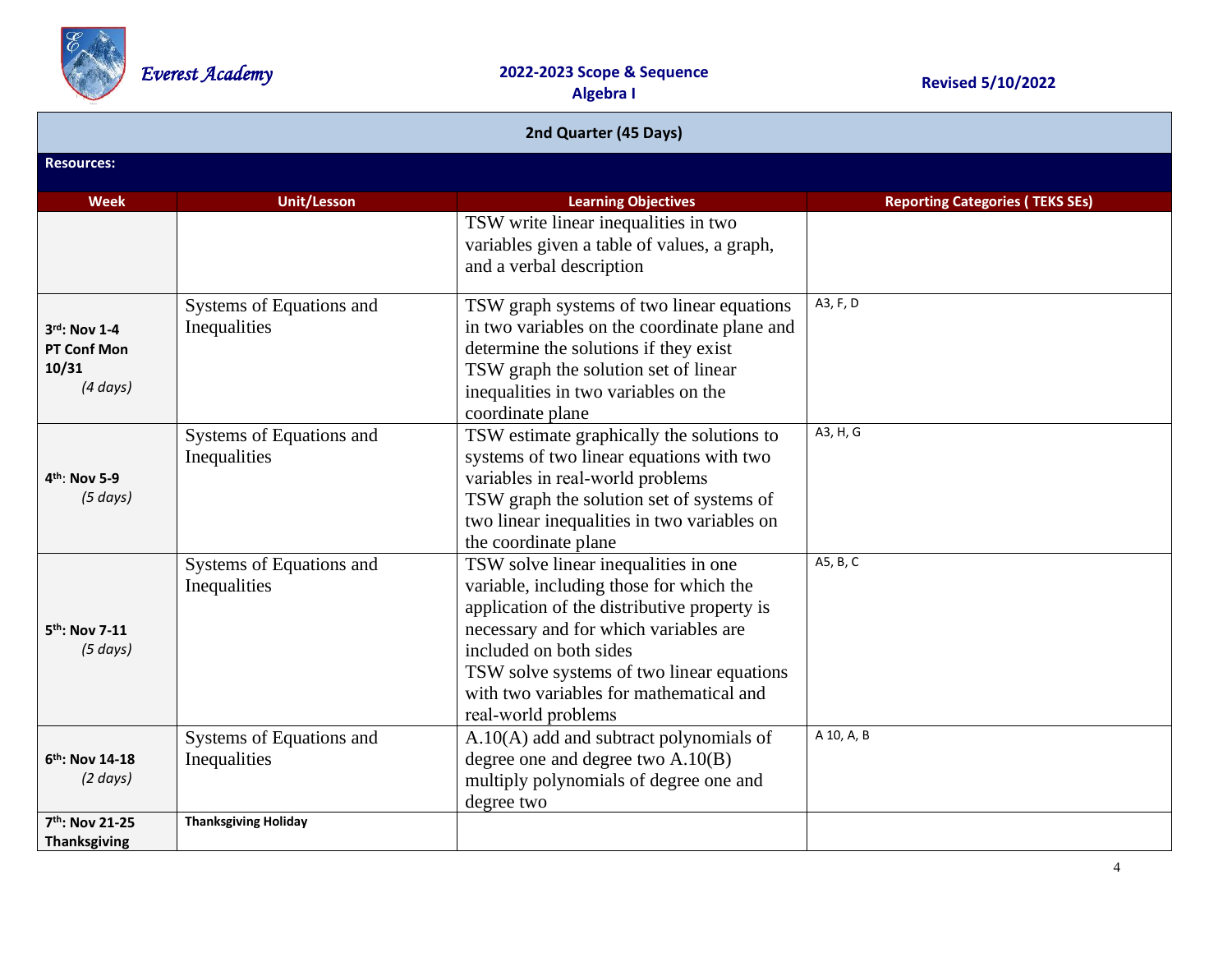

| 2nd Quarter (45 Days)                           |                                          |                                                                                                                                                                                                                                                                                                                                                                                     |                                        |  |  |
|-------------------------------------------------|------------------------------------------|-------------------------------------------------------------------------------------------------------------------------------------------------------------------------------------------------------------------------------------------------------------------------------------------------------------------------------------------------------------------------------------|----------------------------------------|--|--|
| <b>Resources:</b>                               |                                          |                                                                                                                                                                                                                                                                                                                                                                                     |                                        |  |  |
| <b>Week</b>                                     | <b>Unit/Lesson</b>                       | <b>Learning Objectives</b>                                                                                                                                                                                                                                                                                                                                                          | <b>Reporting Categories (TEKS SEs)</b> |  |  |
| $(0 \, days)$                                   |                                          |                                                                                                                                                                                                                                                                                                                                                                                     |                                        |  |  |
| 8 <sup>th</sup> : Nov 28-Dec 2<br>$(5 \, days)$ | Systems of Equations and<br>Inequalities | TSW determine the quotient of a<br>polynomial of degree one and polynomial of<br>degree two when divided by a polynomial<br>of degree one and polynomial of degree two<br>when the degree of the divisor does not<br>exceed the degree of the dividend<br>TSW rewrite polynomial expressions of<br>degree one and degree two in equivalent<br>forms using the distributive property | A 10, C, D                             |  |  |
| 9 <sup>th</sup> : Dec 5-9<br>(5 days)           | Systems of Equations and<br>Inequalities | TSW decide if a binomial can be written as<br>the difference of two squares and, if<br>possible, use the structure of a difference of<br>two squares to rewrite the binomial<br>TSW factor, if possible, trinomials with real<br>factors in the form $ax2 + bx + c$ , including<br>perfect square trinomials of degree two                                                          | A 10, F, E                             |  |  |
| $10^{th}$ : Dec 12-16<br>$(5 \, days)$          | Systems of Equations and<br>Inequalities | TSW simplify numerical radical expressions<br>involving square roots<br>TSW simplify numeric and algebraic<br>expressions using the laws of exponents,<br>including integral and rational exponents                                                                                                                                                                                 | A 11, A, B                             |  |  |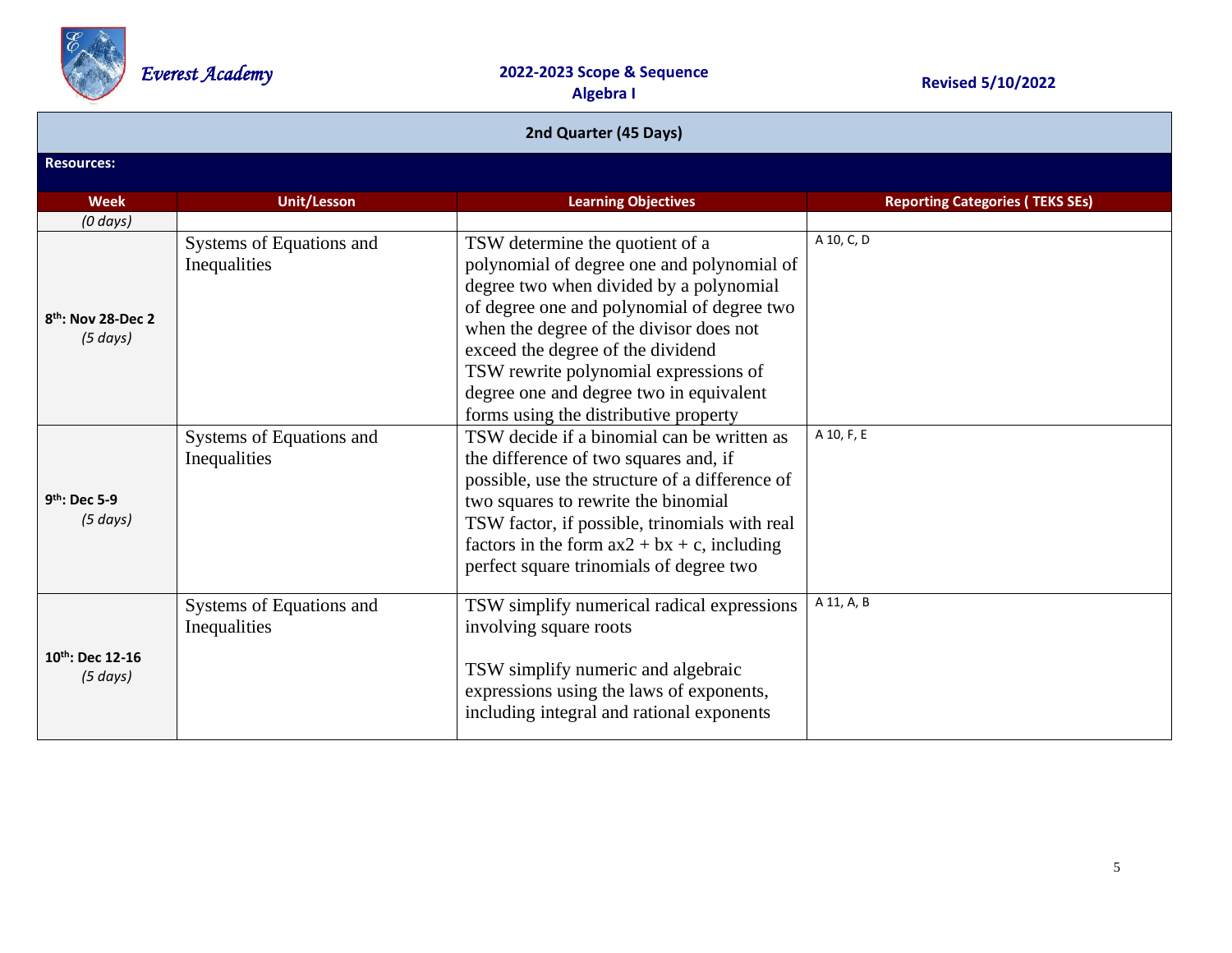

| 3rd Quarter (42 Days)                                                   |                                                  |                                                                                                                                                                                                                                                                                                                                                                   |                                        |
|-------------------------------------------------------------------------|--------------------------------------------------|-------------------------------------------------------------------------------------------------------------------------------------------------------------------------------------------------------------------------------------------------------------------------------------------------------------------------------------------------------------------|----------------------------------------|
| <b>Resources:</b>                                                       |                                                  |                                                                                                                                                                                                                                                                                                                                                                   |                                        |
| <b>Week</b>                                                             | <b>Unit/Lesson</b>                               | <b>Learning Objectives</b>                                                                                                                                                                                                                                                                                                                                        | <b>Reporting Categories (TEKS SEs)</b> |
| $1^{st}$ : Jan 4-6<br>Tues 1/3 PD Day<br>(3 days)                       | <b>Quadratic Functions</b>                       | TSW determine the domain and range of<br>quadratic functions and represent the<br>domain and range using inequalities<br>TSW write equations of quadratic functions<br>given the vertex and another point on the<br>graph, write the equation in vertex form<br>$(f(x)) = a(x)$                                                                                   | A6 A, B                                |
| $2nd$ : Jan 9-13<br>(5 days)                                            | <b>Quadratic Functions</b>                       | TSW write quadratic functions when given<br>real solutions and graphs of their related<br>equations<br>TSW graph quadratic functions on the<br>coordinate plane and use the graph to<br>identify key attributes, if possible, including<br>x-intercept, y-intercept, zeros, maximum<br>value, minimum values, vertex, and the<br>equation of the axis of symmetry | A6C<br>A7A                             |
| $3^{rd}$ : Jan 16-20<br><b>Mon 1/16 MLK</b><br>Holiday<br>$(4 \, days)$ | <b>Quadratic Functions</b>                       | TSW describe the relationship between the<br>linear factors of quadratic expressions and<br>the zeros of their associated quadratic<br>functions<br>TSW determine the effects on the graph of<br>the parent function $f(x) = x2$ when $f(x)$ is<br>replaced by $af(x)$ , $f(x) + d$ , $f(x - c)$ , $f(bx)$ for<br>specific values of a, b, c, and d               | A7, B, C                               |
| $4th$ : Jan 23-27<br>(5 days)                                           | 100 Days of School<br><b>Quadratic Functions</b> | TSW solve quadratic equations having real<br>solutions by factoring, taking square roots,<br>completing the square, and applying the<br>quadratic formula                                                                                                                                                                                                         | A8, A, B                               |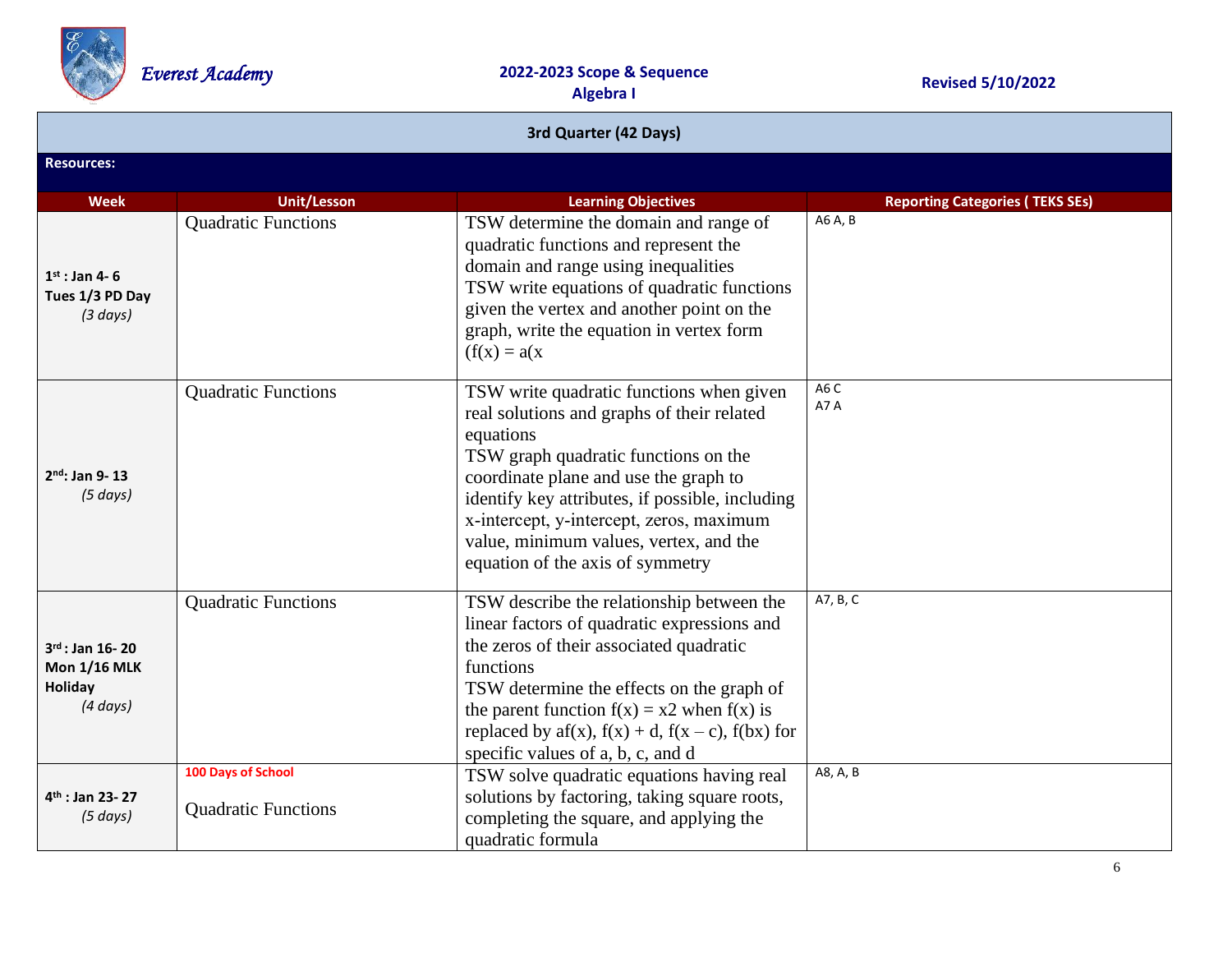

| 3rd Quarter (42 Days)                                         |                              |                                                                                                                                                                                                                                                                                                                                                                                             |                                        |  |  |
|---------------------------------------------------------------|------------------------------|---------------------------------------------------------------------------------------------------------------------------------------------------------------------------------------------------------------------------------------------------------------------------------------------------------------------------------------------------------------------------------------------|----------------------------------------|--|--|
| <b>Resources:</b>                                             |                              |                                                                                                                                                                                                                                                                                                                                                                                             |                                        |  |  |
| Week                                                          | <b>Unit/Lesson</b>           | <b>Learning Objectives</b>                                                                                                                                                                                                                                                                                                                                                                  | <b>Reporting Categories (TEKS SEs)</b> |  |  |
|                                                               |                              | TSW write, using technology, quadratic<br>functions that provide a reasonable fit to<br>data to estimate solutions and make<br>predictions for real-world problems                                                                                                                                                                                                                          |                                        |  |  |
| 5 <sup>th</sup> : Jan 30 - Feb 3<br>(5 days)                  | <b>Quadratic Functions</b>   | TSW decide whether relations represented<br>verbally, tabularly, graphically, and<br>symbolically define a function A.12(B)<br>evaluate functions, expressed in function<br>notation, given one or more elements in<br>their domains                                                                                                                                                        | A 12, A, B                             |  |  |
| $6th$ : Feb 6-10<br>(5 days)                                  | <b>Exponential Functions</b> | TSW determine the domain and range of<br>exponential functions of the form $f(x) = abx$<br>and represent the domain and range using<br>inequalities<br>TSW interpret the meaning of the values of<br>a and b in exponential functions of the form<br>$f(x) = abx$ in real-world problems                                                                                                    | A 9: A, B                              |  |  |
| 7 <sup>th</sup> : Feb 13-17<br>$(4 \, days)$                  | <b>Exponential Functions</b> | TSW write exponential functions in the<br>form $f(x) = abx$ (where b is a rational<br>number) to describe problems arising from<br>mathematical and real-world situations,<br>including growth and decay<br>TSW graph exponential functions that<br>model growth and decay and identify key<br>features, including y-intercept and<br>asymptote, in mathematical and real-world<br>problems | A9: C, D                               |  |  |
| 8 <sup>th</sup> : Feb 20-24<br>Mon 2/20 District<br><b>PD</b> | <b>Exponential Functions</b> | TSW write, using technology, exponential<br>functions that provide a reasonable fit to                                                                                                                                                                                                                                                                                                      | A 9 E                                  |  |  |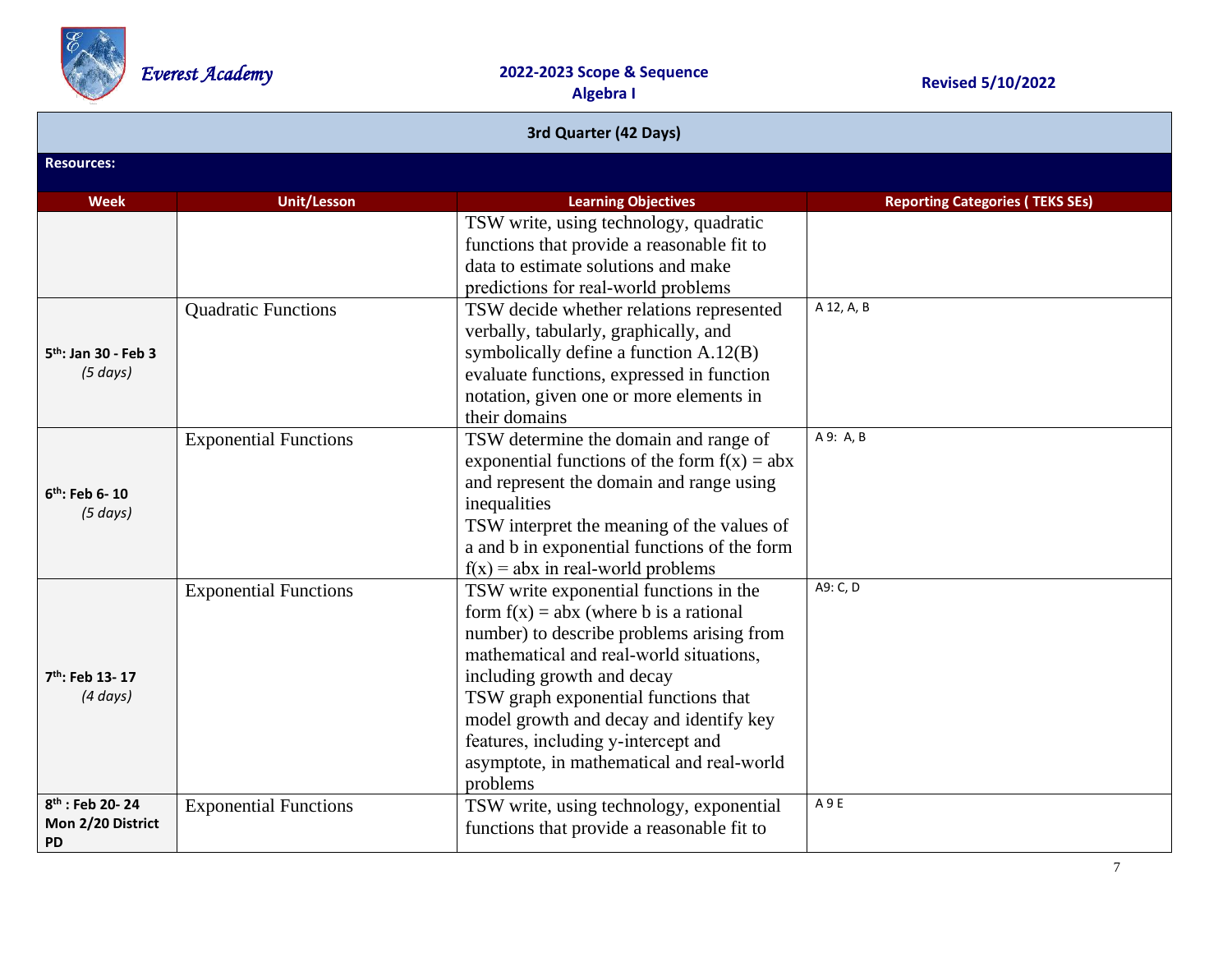

| 3rd Quarter (42 Days)       |                                   |                                            |                                        |  |
|-----------------------------|-----------------------------------|--------------------------------------------|----------------------------------------|--|
| <b>Resources:</b>           |                                   |                                            |                                        |  |
| <b>Week</b>                 | Unit/Lesson                       | <b>Learning Objectives</b>                 | <b>Reporting Categories (TEKS SEs)</b> |  |
| $(4 \, days)$               |                                   | data and make predictions for real-world   | A 12 A                                 |  |
|                             |                                   | problems                                   |                                        |  |
|                             |                                   | TSW decide whether relations represented   |                                        |  |
|                             |                                   | verbally, tabularly, graphically, and      |                                        |  |
|                             |                                   | symbolically define a function             |                                        |  |
|                             | <b>Exponential Functions</b>      | TSW identify terms of arithmetic and       | A12: C, D                              |  |
|                             |                                   | geometric sequences when the sequences     |                                        |  |
|                             |                                   | are given in function form using recursive |                                        |  |
| $9th$ : Feb 27 – Mar3       |                                   | processes                                  |                                        |  |
| $(5 \, days)$               |                                   | TSW write a formula for the nth term of    |                                        |  |
|                             |                                   | arithmetic and geometric sequences, given  |                                        |  |
|                             |                                   | the value of several of their terms        |                                        |  |
|                             | <b>Statistics and probability</b> | TSW solve problems with                    |                                        |  |
| $10^{th:}1^{st}$ : Mar 6-10 |                                   | Samples and studies                        |                                        |  |
| $(5 \, days)$               |                                   | Statistics and parameter                   |                                        |  |
|                             |                                   | Distribution of Data                       |                                        |  |
|                             |                                   | Comparing Sets of data                     |                                        |  |

| 4th Quarter (49 Days)                                       |                                   |                                                                                                                              |                                        |  |
|-------------------------------------------------------------|-----------------------------------|------------------------------------------------------------------------------------------------------------------------------|----------------------------------------|--|
| <b>Resources:</b>                                           |                                   |                                                                                                                              |                                        |  |
| <b>Week</b>                                                 | Unit/Lesson                       | <b>Learning Objectives</b>                                                                                                   | <b>Reporting Categories (TEKS SEs)</b> |  |
|                                                             | <b>Spring Break</b>               |                                                                                                                              |                                        |  |
| 1st: Mar 20-24<br>3/23 Ramadan<br><b>Begins</b><br>(5 days) | <b>Statistics and probability</b> | TSW solve problems with<br>Samples and studies<br>Statistics and parameter<br>Distribution of Data<br>Comparing Sets of data |                                        |  |
| 2nd: Mar 27 - 31<br>$(5 \, days)$                           | <b>Statistics and probability</b> | TSW learn how to solve problems with:<br>Stimulation<br>Permutations and combinations<br>Probability of compound events      |                                        |  |